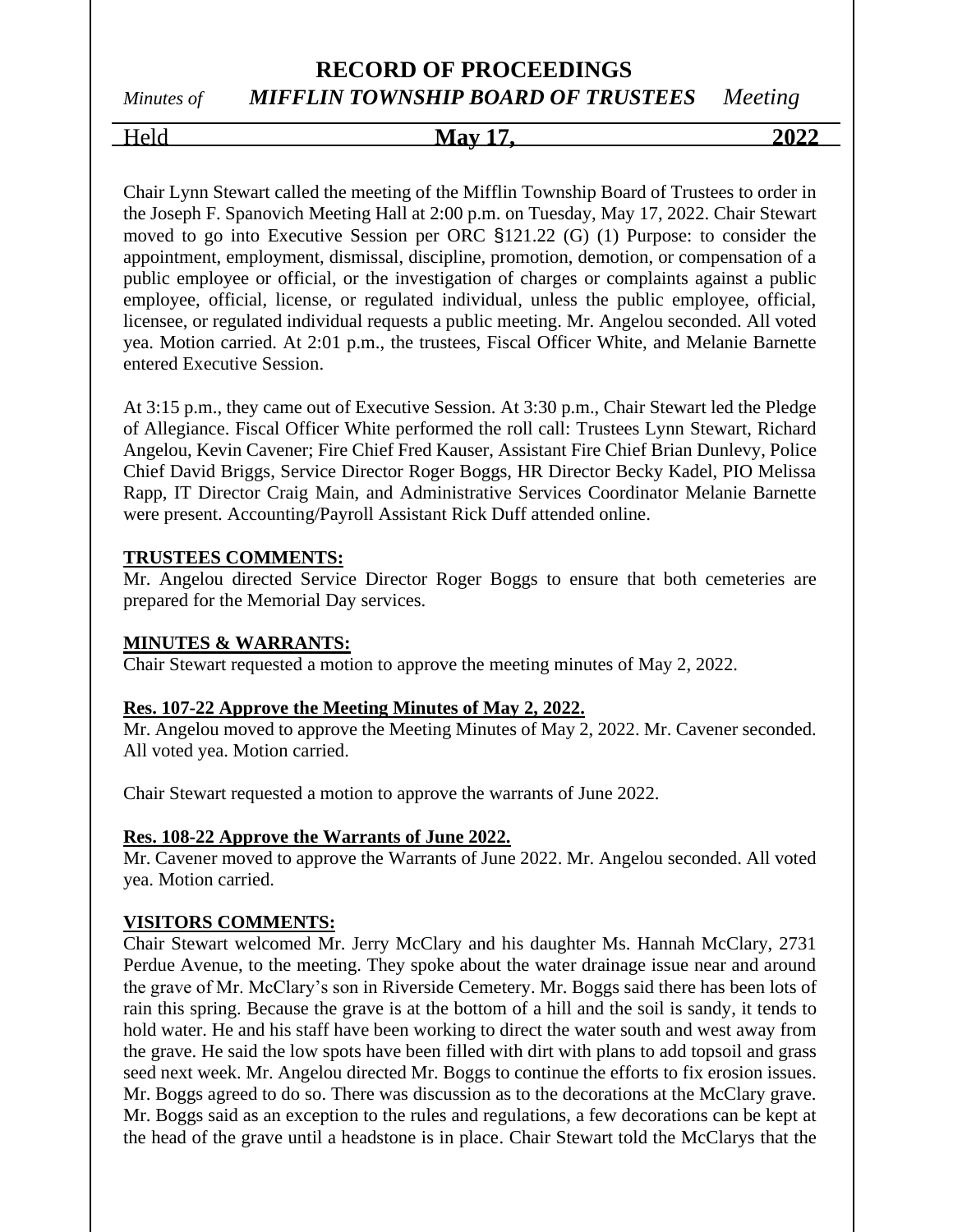# *Minutes of MIFFLIN TOWNSHIP BOARD OF TRUSTEES Meeting*

Held **May 17, 2022**

grave will be maintained. Mr. Boggs directed Mr. McClary to contact the funeral home with his expressed vault sealing concerns as this is the responsibility of the funeral director or the hearse driver if the funeral director is absent. Mr. McClary said he would like to purchase a grave next to his son for his own burial someday. Mr. Boggs agreed to put a renewable 30 day hold on the grave so he can purchase it within six months. Mr. Boggs said the grave would not be sold to anyone else as long as Mr. McClary is interested in purchasing it and continues to renew the 30-day hold until it is purchased. The McClarys thanked the Trustees and offered their assistance in the cemetery.

### **CORRESPONDENCE:**

Fiscal Officer White said she received the annual report of the Franklin County EMA and Homeland Security. It is available for review.

## **FISCAL OFFICER'S REPORT:**

Fiscal Officer White requested approval to hire a part-time Accounting Assistant in the Finance Office. She said we have been unsuccessful utilizing a temporary agency for staffing needs. She said she would like to extend an offer to an external candidate who has submitted a résumé and an application.

#### **Res. 109-22 Approval to extend an offer to hire a part-time Accounting Assistant.**

Mr. Cavener moved to approve extending an offer to hire a part-time Accounting Assistant. Mr. Angelou seconded. All voted yea. Motion carried.

Fiscal Officer White presented the performance evaluation of Hollie Wonderly, Assistant to the Fiscal Officer. She requested an increase to \$27.80/hr., effective May 15, 2022.

#### **Res. 110-22 Approve the merit increase for Hollie Wonderly, Assistant to the Fiscal Officer, in the amount of \$27.80/hr., effective May 15, 2022.**

Mr. Cavener moved to approve the merit increase for Hollie Wonderly, Assistant to the Fiscal Officer, in the amount of \$27.80/hr., effective May 15, 2022. Mr. Angelou seconded. All voted yea. Motion carried.

Fiscal Officer White requested the approval to request the 2<sup>nd</sup> Half Tax Settlement Advances from the Franklin County Auditor's Office.

### **Res. 111-22 Approval to request the 2nd Half Tax Settlement Advances from the Franklin County Auditor's Office.**

Mr. Cavener moved to approve the request of the 2<sup>nd</sup> Half Tax Settlement Advances from the Franklin County Auditor's Office. Chair Stewart seconded. All voted yea. Motion carried.

## **HUMAN RESOURCES:**

Ms. Kadel requested approval of the revised Public Employee Conduct Policy §300.1.1. The new language, provided by legal counsel, is as follows: *The Department Head – in consultation with the Board of Trustees Chair – shall be given the authority to place an*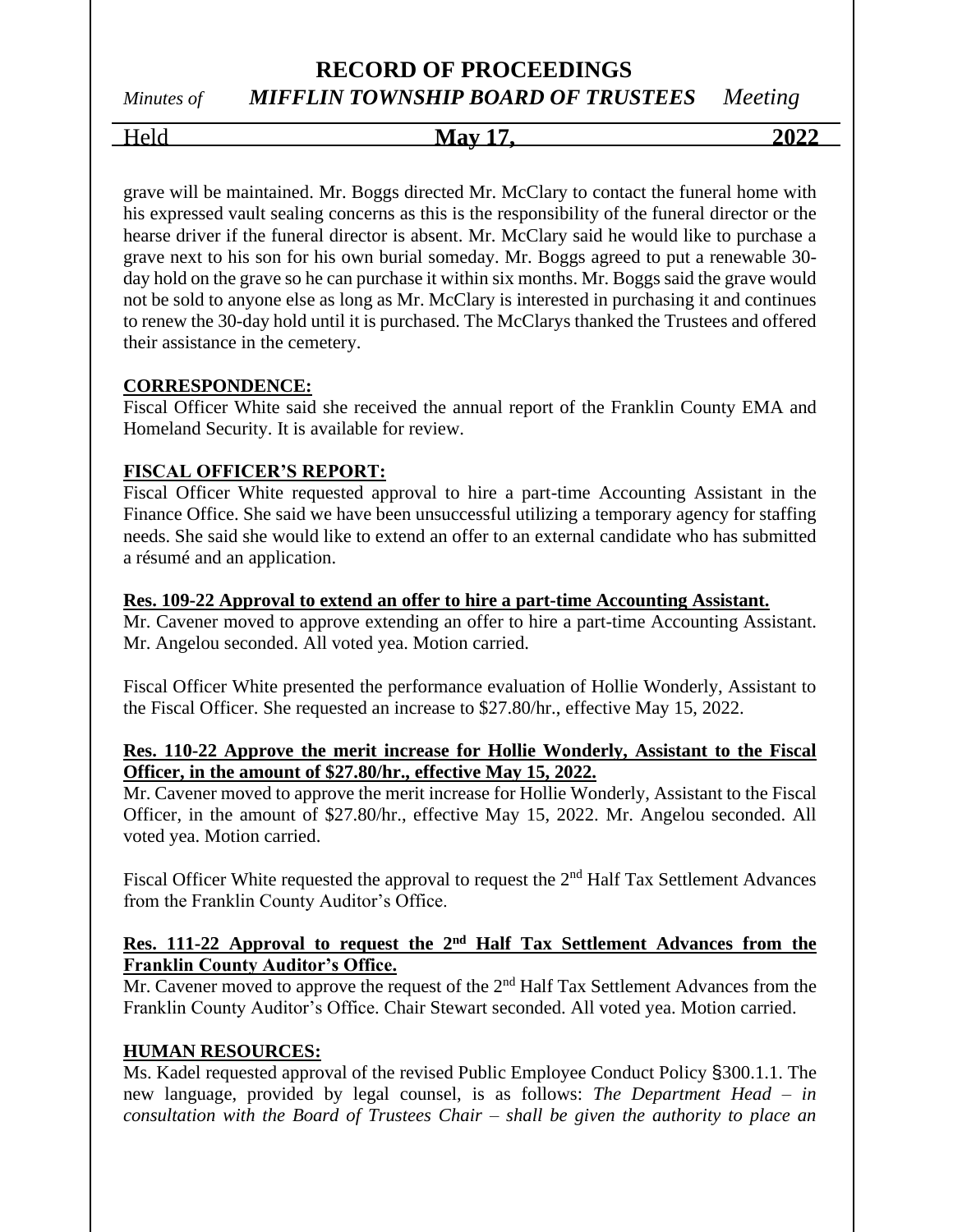# *Minutes of MIFFLIN TOWNSHIP BOARD OF TRUSTEES Meeting*

| $H_{\alpha}$ la<br>710 | <b>May</b> | $202^{\circ}$ |
|------------------------|------------|---------------|
|                        |            |               |

*employee on paid administrative leave pending an investigation and provided the full Board of Trustees ratifies the decision at a subsequent meeting.*

#### **Res. 112-22 Approve the revised Public Employee Conduct Policy §300.1.1.**

Chair Stewart moved to approve the revised Public Employee Conduct Policy §300.1.1. Mr. Cavener seconded. All voted yea. Motion carried.

Ms. Kadel provided an update on the military leave policy. (See Referral File.) She included the current policy in the packet. She said she would provide guidance to navigate through the military leave process. Chief Kauser said his request is to do more than what is minimally required by the federal government. Per the pension system guidelines, he said however that the pension contributions cannot exceed more than the federally mandated requirements. The two firefighters will not get credit for their service time while acting in the military. Ms. Kadel provided updates. (See Referral File.)

Chair Stewart requested Ms. Kadel provide defined, written goals of the medical benefits committee. She advised that Ms. Kadel not confuse the committee's tactics for goals. Ms. Kadel agreed to provide the written goals.

#### **PUBLIC INFORMATION OFFICER:**

Ms. Rapp said there was media coverage in ThisWeek News and the Columbus Dispatch on the passing of the police and fire levies. She presented a handout from the Franklin County Board of Elections showing the voting statistics. She said she did not put out any public statements regarding the recovered body in Big Walnut Creek as it remains under investigation. She said she did share the Gahanna Police's public statement on social media. Ms. Rapp said she is working with MECC and Fire preparing messaging and remarks for the upcoming Dispatch open house celebration. She said she is also planning the next quarterly edition of the township newsletter for June distribution. She requested article ideas from the department heads. She said this past Sunday was Police Officers Memorial Day, and this week is National Police Week and EMS Week. She will post information as it becomes available about the Memorial Day events.

#### **SERVICE:**

Mr. Boggs said his Office Assistant Janna Lealand has submitted her resignation, effective May 16, 2022.

#### **Res. 113-22 Accept the resignation of Janna Lealand, effective May 16, 2022.**

Mr. Angelou moved to accept the resignation of Janna Lealand, effective May 16, 2022. Chair Stewart seconded. All voted yea. Motion carried.

Mr. Boggs said he met with Mark Mullenax, Franklin County Resurfacing Engineer, to discuss parking lot repairs at the OPS Center and pavement on Paul Drive and Baughman Avenue (between Baughman and Denune) utilizing a cold mix "tar and chip". He said this is an effective and lower cost option to repairing the pavement. Mr. Boggs requested approval of the resurfacing of a new cold mix pavement process for Paul Dr. and Baughman Ave.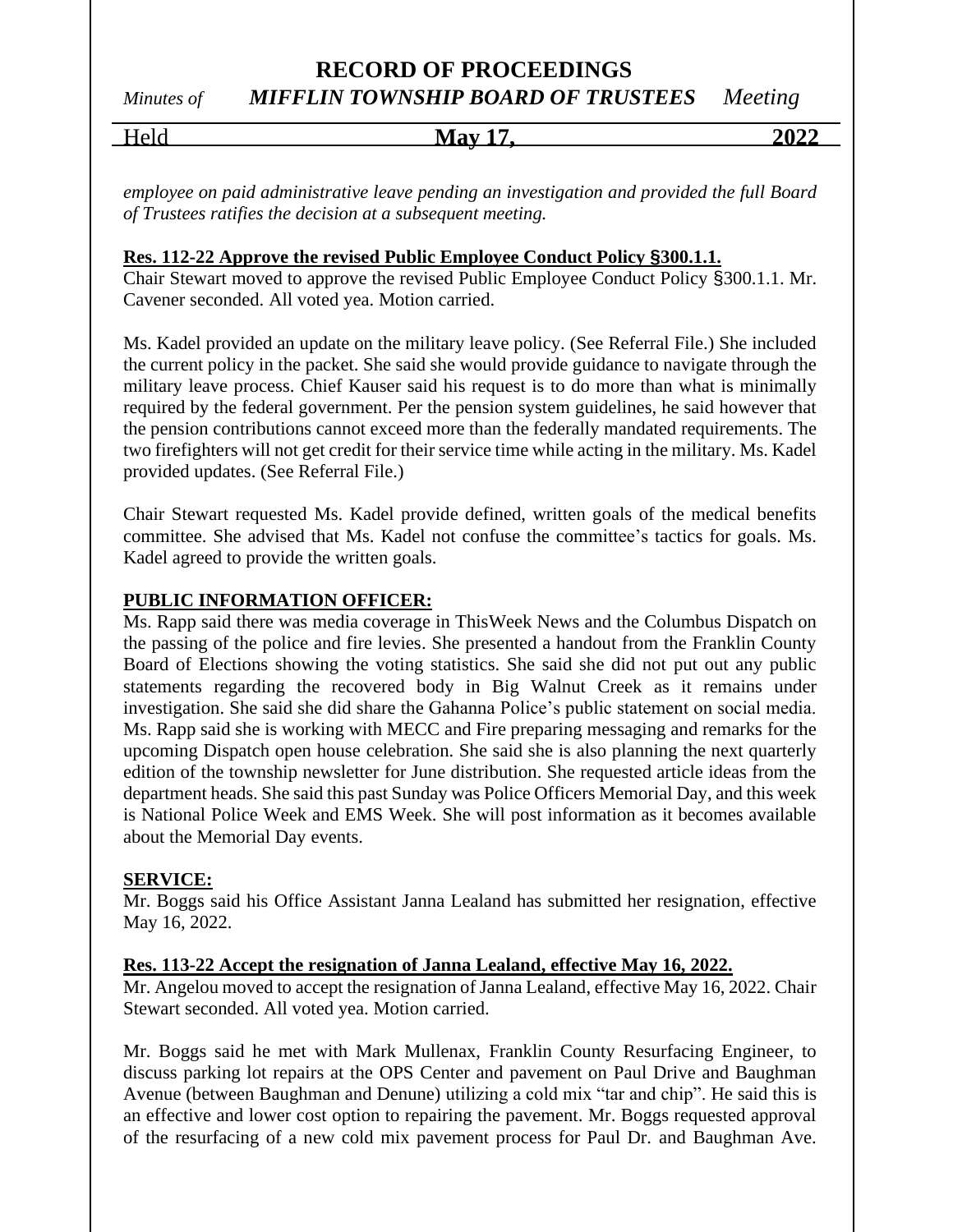*Minutes of MIFFLIN TOWNSHIP BOARD OF TRUSTEES Meeting*

Held **May 17, 2022**

through the County Resurfacing Program in the amount not to exceed \$25,000.00. He said he made the request for more than what is currently needed due to anticipated price increases. He said the bids go out on Thursday, causing urgency of his request. Mr. Angelou said this pavement method will be a good cost-savings to the township. Mr. Boggs said the work would be done during the fall of this year.

#### **Res. 114-22 Approve the resurfacing of a new cold mix pavement process for Paul Dr. and Baughman Ave. through the County Resurfacing Program in the amount not to exceed \$25,000.00.**

Mr. Angelou moved to approve the resurfacing of a new cold mix pavement process for Paul Dr. and Baughman Ave. through the County Resurfacing Program in the amount not to exceed \$25,000.00. Mr. Cavener seconded. All voted yea. Motion carried.

Mr. Boggs said the Franklin County Engineer's Office may also be willing to do some repairs to the OPS Center parking lot pavement.

### **CODE ENFORCEMENT:**

 $\overline{Mr}$ . Boggs said 2399 Lindale Road has a compliance date of August 31<sup>st</sup> to clear everything from the property, otherwise the property owner will be fined. He said this is the property that has a storage shed, debris and trash. Mr. Boggs said he was told that the property owner was buying the land on a land contract, however, he is staying at a homeless shelter. Mr. Boggs said if the property is not cleaned up by the deadline, the Franklin County Prosecutor's Office will assign a company to do it and the property owner will be billed for the work. Mr. Boggs agreed to contact Ms. Cherry Manns with an update on the nuisance properties.

Mr. Boggs said he has been receiving complaints about high grass throughout the township; this may be attributed to the heavy rains. He said his crew has been mowing vacant lots and trying to keep up with the growing season.

## **POLICE:**

Chief Briggs provided updates. He said the drug house on Lindale Road is now vacant. There was an armed robbery at Bob's Market last week. The robber has been incarcerated and indicted. Chief Briggs said he is working on the ARPA grant with Officer Cortes and will be sending it to Lexipol for review prior to submission. The funds would be used to hire an officer and provide retention bonuses. He said he is awaiting information from the Gahanna Police Department on mutual aid in Leonard Park following the Agler Road bridge closure. He said he virtually attended the meeting with the Franklin County Engineer's Office about the upcoming bridge closure.

#### **FIRE DIVISION:**

Chief Kauser requested the acceptance of the resignation of Firefighter/Paramedic Thomas Coyne, effective May 29, 2022.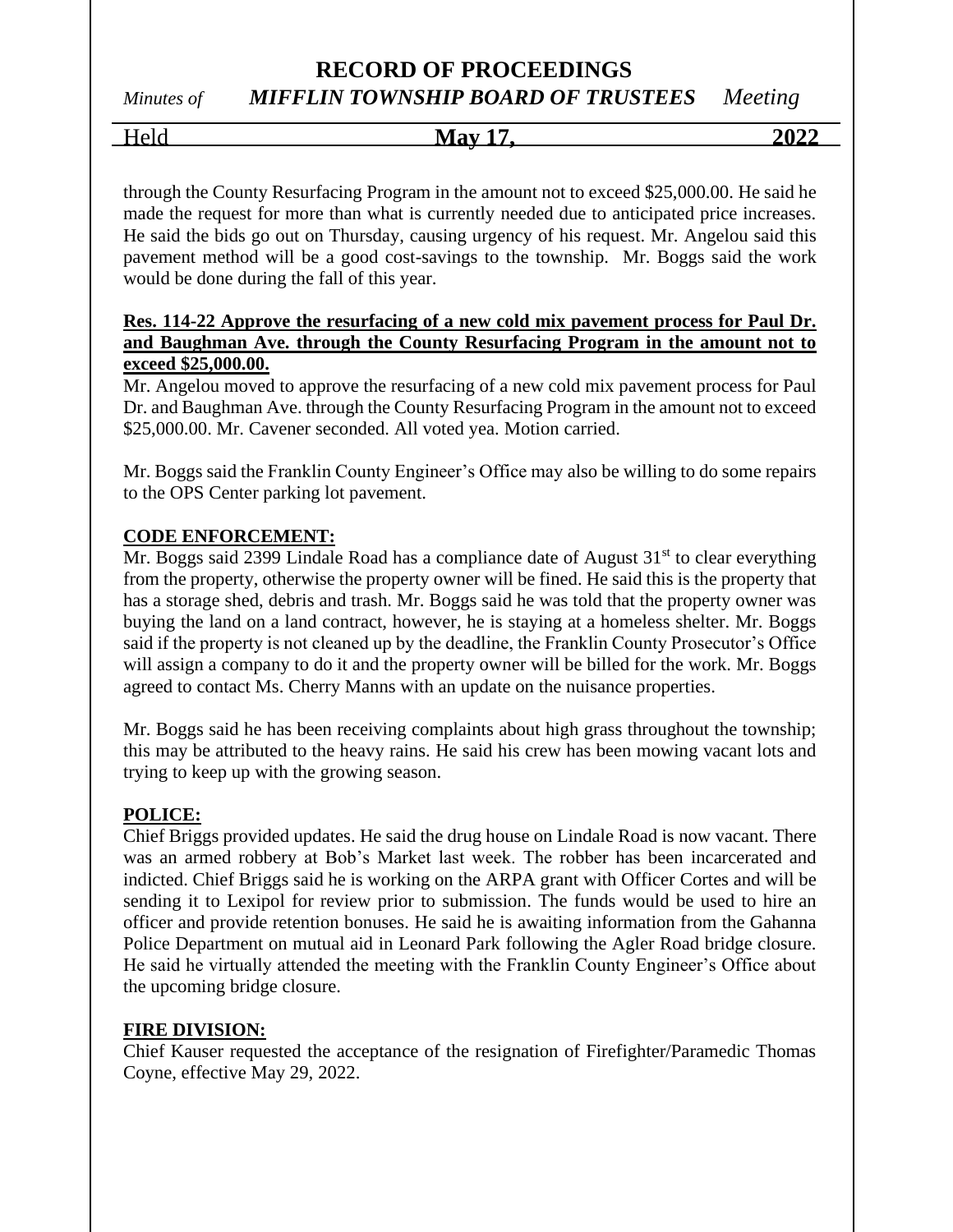# *Minutes of MIFFLIN TOWNSHIP BOARD OF TRUSTEES Meeting*

# Held **May 17, 2022**

#### **Res. 115-22 Accept the resignation of Firefighter/Paramedic Thomas Coyne, effective May 29, 2022.**

Chair Stewart moved to Accept the resignation of Firefighter/Paramedic Thomas Coyne, effective May 29, 2022. Mr. Cavener seconded. All voted yea. Motion carried.

Chief Kauser requested the approval of the Bi-Annual Sick Leave Incentive for the period of November 1, 2021, through April 30, 2022, in the amount of \$43,200.00.

### **Res. 116-22 Approve the Bi-Annual Sick Leave Incentive for the period of November 1, 2021, through April 30, 2022, in the amount of \$43,200.00.**

Mr. Cavener moved to approve the Bi-Annual Sick Leave Incentive for the period of November 1, 2021, through April 30, 2022, in the amount of \$43,200.00. Mr. Angelou seconded. All voted yea. Motion carried.

Chief Kauser withdrew his third agenda item pertaining to the Fleet Maintenance Program. It will be discussed later in a workshop.

Chief Kauser requested approval of a new psychological services provider, The Center for Resilience and Wellness, located in Bexley, Ohio, for primarily firefighter and dispatch staff for mental health checks and behavioral health needs, occupationally.

## **Res. 117-22 Approve the psychological services provider, The Center for Resilience and Wellness.**

Mr. Angelou moved to approve the psychological services provider, The Center for Resilience and Wellness. Mr. Cavener seconded. All voted yea. Motion carried.

## **INFORMATION TECHNOLOGY:**

Chief Kauser requested the approval of the Annual Technology Manager Services Contract with Sophisticated Systems, in the amount of \$44,800.00. He said this is a reduced annual amount as it realigned with the calendar year. This is a shared expense among the departments.

### **Res. 118-22 Approve the Annual Technology Manager Services Contract with Sophisticated Systems, in the amount of \$44,800.00.**

Chair Stewart moved to approve the Annual Technology Manager Services Contract with Sophisticated Systems, in the amount of \$44,800.00. Mr. Angelou seconded. All voted yea. Motion carried.

Chief Kauser provided updates. (See Referral File.) In addition,

## **OPS CENTER:**

Chief Kauser provided updates. (See Referral File). In addition, Chief Kauser said Ms. Barnette received a flag which was flown over the U.S. Capitol in 2018 to celebrate the centenarian birthday of a Gahanna resident, Cecilia Marie Stanulonis, who passed away at home in 2019 in Gahanna Oaks. She was presented with the flag and her family did not have